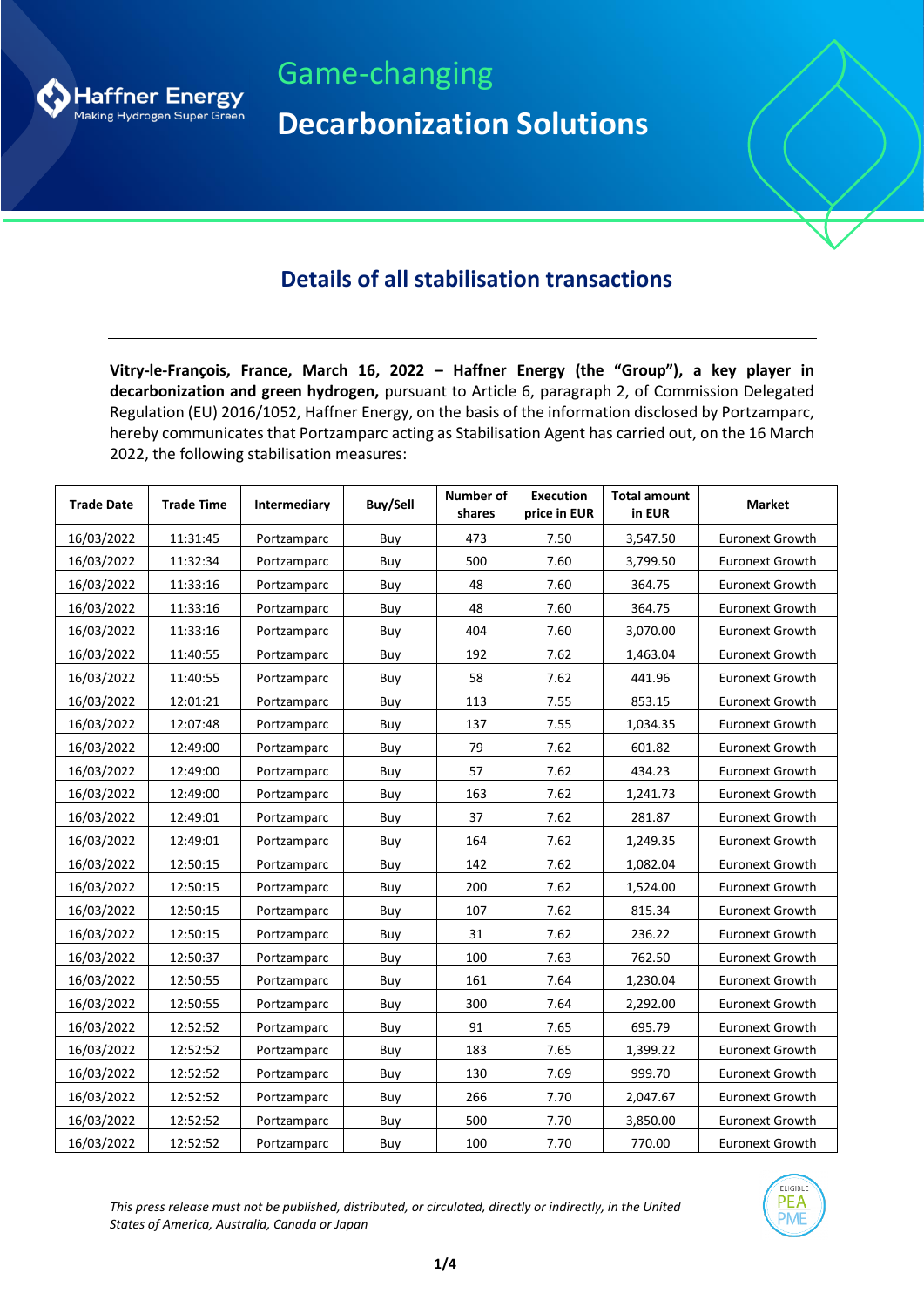| 16/03/2022 | 12:52:52 | Portzamparc | Buy | 500          | 7.70 | 3,850.00 | <b>Euronext Growth</b> |
|------------|----------|-------------|-----|--------------|------|----------|------------------------|
| 16/03/2022 | 12:52:52 | Portzamparc | Buy | 30           | 7.70 | 231.00   | <b>Euronext Growth</b> |
| 16/03/2022 | 12:55:54 | Portzamparc | Buy | 39           | 7.64 | 297.96   | <b>Euronext Growth</b> |
| 16/03/2022 | 12:55:54 | Portzamparc | Buy | 27           | 7.63 | 205.88   | <b>Euronext Growth</b> |
| 16/03/2022 | 12:55:54 | Portzamparc | Buy | 123          | 7.63 | 937.88   | <b>Euronext Growth</b> |
| 16/03/2022 | 13:01:12 | Portzamparc | Buy | 100          | 7.68 | 768.00   | <b>Euronext Growth</b> |
| 16/03/2022 | 13:01:12 | Portzamparc | Buy | 64           | 7.70 | 492.80   | <b>Euronext Growth</b> |
| 16/03/2022 | 13:01:31 | Portzamparc | Buy | 245          | 7.71 | 1,887.97 | <b>Euronext Growth</b> |
| 16/03/2022 | 13:04:33 | Portzamparc | Buy | 5            | 7.71 | 38.53    | <b>Euronext Growth</b> |
| 16/03/2022 | 13:04:54 | Portzamparc | Buy | 95           | 7.70 | 731.50   | <b>Euronext Growth</b> |
| 16/03/2022 | 13:15:58 | Portzamparc | Buy | 405          | 7.70 | 3,118.50 | <b>Euronext Growth</b> |
| 16/03/2022 | 13:19:10 | Portzamparc | Buy | 125          | 7.70 | 962.50   | <b>Euronext Growth</b> |
| 16/03/2022 | 13:19:30 | Portzamparc | Buy | 83           | 7.73 | 641.67   | <b>Euronext Growth</b> |
| 16/03/2022 | 13:19:30 | Portzamparc | Buy | 42           | 7.76 | 325.84   | <b>Euronext Growth</b> |
| 16/03/2022 | 13:20:39 | Portzamparc | Buy | 86           | 7.76 | 667.19   | <b>Euronext Growth</b> |
| 16/03/2022 | 13:20:39 | Portzamparc | Buy | 150          | 7.76 | 1,164.00 | <b>Euronext Growth</b> |
| 16/03/2022 | 13:20:39 | Portzamparc | Buy | 30           | 7.76 | 232.80   | <b>Euronext Growth</b> |
| 16/03/2022 | 13:20:39 | Portzamparc | Buy | 67           | 7.76 | 519.92   | <b>Euronext Growth</b> |
| 16/03/2022 | 13:42:49 | Portzamparc | Buy | 85           | 7.70 | 654.50   | <b>Euronext Growth</b> |
| 16/03/2022 | 13:49:20 | Portzamparc | Buy | 115          | 7.70 | 885.50   | <b>Euronext Growth</b> |
| 16/03/2022 | 14:06:03 | Portzamparc | Buy | 25           | 7.70 | 192.50   | <b>Euronext Growth</b> |
| 16/03/2022 | 14:06:03 | Portzamparc | Buy | 60           | 7.70 | 462.00   | <b>Euronext Growth</b> |
| 16/03/2022 | 14:12:45 | Portzamparc | Buy | $\mathbf{1}$ | 7.70 | 7.70     | <b>Euronext Growth</b> |
| 16/03/2022 | 14:16:06 | Portzamparc | Buy | 103          | 7.70 | 793.10   | <b>Euronext Growth</b> |
| 16/03/2022 | 14:27:40 | Portzamparc | Buy | 11           | 7.70 | 84.70    | <b>Euronext Growth</b> |
| 16/03/2022 | 14:29:31 | Portzamparc | Buy | 7            | 7.68 | 53.73    | <b>Euronext Growth</b> |
| 16/03/2022 | 14:53:33 | Portzamparc | Buy | 64           | 7.68 | 491.20   | <b>Euronext Growth</b> |
| 16/03/2022 | 15:01:37 | Portzamparc | Buy | 917          | 7.75 | 7,106.75 | <b>Euronext Growth</b> |
| 16/03/2022 | 15:01:37 | Portzamparc | Buy | 51           | 7.75 | 395.25   | <b>Euronext Growth</b> |
| 16/03/2022 | 15:02:31 | Portzamparc | Buy | 10           | 7.71 | 77.10    | <b>Euronext Growth</b> |
| 16/03/2022 | 15:28:00 | Portzamparc | Buy | 87           | 7.75 | 674.25   | <b>Euronext Growth</b> |
| 16/03/2022 | 15:28:00 | Portzamparc | Buy | 41           | 7.76 | 318.00   | Euronext Growth        |
| 16/03/2022 | 15:28:13 | Portzamparc | Buy | 112          | 7.76 | 869.12   | <b>Euronext Growth</b> |
| 16/03/2022 | 15:28:13 | Portzamparc | Buy | 22           | 7.71 | 169.62   | <b>Euronext Growth</b> |
| 16/03/2022 | 15:28:13 | Portzamparc | Buy | 138          | 7.70 | 1,062.60 | <b>Euronext Growth</b> |
| 16/03/2022 | 15:28:13 | Portzamparc | Buy | 112          | 7.70 | 862.40   | <b>Euronext Growth</b> |
| 16/03/2022 | 15:29:02 | Portzamparc | Buy | 97           | 7.76 | 752.91   | Euronext Growth        |
| 16/03/2022 | 15:29:02 | Portzamparc | Buy | 103          | 7.77 | 800.31   | <b>Euronext Growth</b> |
| 16/03/2022 | 16:10:55 | Portzamparc | Buy | 51           | 7.70 | 392.70   | <b>Euronext Growth</b> |
| 16/03/2022 | 16:19:34 | Portzamparc | Buy | 90           | 7.79 | 701.10   | <b>Euronext Growth</b> |
| 16/03/2022 | 16:19:34 | Portzamparc | Buy | 239          | 7.79 | 1,861.81 | <b>Euronext Growth</b> |
| 16/03/2022 | 16:30:02 | Portzamparc | Buy | 110          | 7.78 | 855.80   | <b>Euronext Growth</b> |
| 16/03/2022 | 16:30:02 | Portzamparc | Buy | 150          | 7.79 | 1,168.50 | <b>Euronext Growth</b> |
| 16/03/2022 | 16:30:35 | Portzamparc | Buy | 184          | 7.79 | 1,433.36 | Euronext Growth        |
| 16/03/2022 | 16:30:35 | Portzamparc | Buy | 102          | 7.79 | 794.58   | Euronext Growth        |

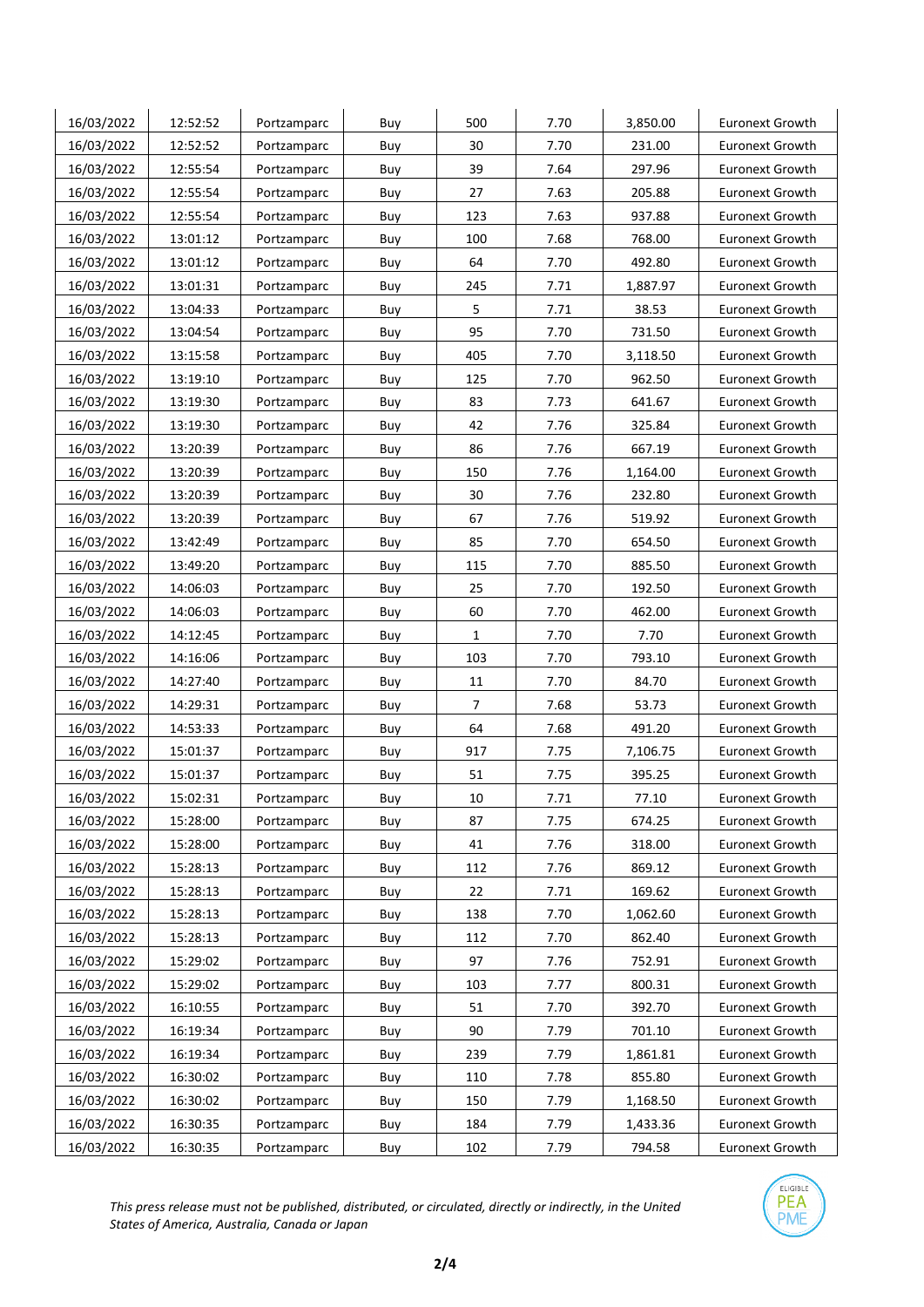| 16/03/2022 | 16:30:35 | Portzamparc | Buy | 714            | 7.80 | 5,569.20  | <b>Euronext Growth</b> |
|------------|----------|-------------|-----|----------------|------|-----------|------------------------|
| 16/03/2022 | 16:39:33 | Portzamparc | Buy | 199            | 7.80 | 1,552.20  | <b>Euronext Growth</b> |
| 16/03/2022 | 16:40:40 | Portzamparc | Buy | 1497           | 7.80 | 11,676.60 | <b>Euronext Growth</b> |
| 16/03/2022 | 16:40:40 | Portzamparc | Buy | 638            | 7.80 | 4,976.40  | <b>Euronext Growth</b> |
| 16/03/2022 | 16:40:40 | Portzamparc | Buy | 40             | 7.80 | 312.00    | <b>Euronext Growth</b> |
| 16/03/2022 | 16:40:40 | Portzamparc | Buy | 200            | 7.80 | 1,560.00  | <b>Euronext Growth</b> |
| 16/03/2022 | 17:11:47 | Portzamparc | Buy | 20             | 7.74 | 154.80    | <b>Euronext Growth</b> |
| 16/03/2022 | 17:14:02 | Portzamparc | Buy | 5              | 7.83 | 39.15     | <b>Euronext Growth</b> |
| 16/03/2022 | 17:14:02 | Portzamparc | Buy | 150            | 7.84 | 1,176.00  | <b>Euronext Growth</b> |
| 16/03/2022 | 17:14:02 | Portzamparc | Buy | 4              | 7.85 | 31.40     | <b>Euronext Growth</b> |
| 16/03/2022 | 17:14:02 | Portzamparc | Buy | 60             | 7.85 | 471.00    | <b>Euronext Growth</b> |
| 16/03/2022 | 17:14:02 | Portzamparc | Buy | 39             | 7.85 | 306.15    | Euronext Growth        |
| 16/03/2022 | 17:14:02 | Portzamparc | Buy | 252            | 7.85 | 1,978.20  | <b>Euronext Growth</b> |
| 16/03/2022 | 17:14:02 | Portzamparc | Buy | 63             | 7.88 | 496.44    | <b>Euronext Growth</b> |
| 16/03/2022 | 17:14:02 | Portzamparc | Buy | 461            | 7.89 | 3,635.91  | <b>Euronext Growth</b> |
| 16/03/2022 | 17:14:02 | Portzamparc | Buy | 20             | 7.90 | 158.00    | <b>Euronext Growth</b> |
| 16/03/2022 | 17:14:02 | Portzamparc | Buy | 36             | 7.90 | 284.40    | <b>Euronext Growth</b> |
| 16/03/2022 | 17:14:31 | Portzamparc | Buy | $\overline{7}$ | 7.90 | 55.30     | <b>Euronext Growth</b> |
| 16/03/2022 | 17:27:36 | Portzamparc | Buy | 63             | 7.90 | 497.70    | Euronext Growth        |
| 16/03/2022 | 17:27:36 | Portzamparc | Buy | 8              | 7.90 | 63.21     | <b>Euronext Growth</b> |
| 16/03/2022 | 17:27:36 | Portzamparc | Buy | 101            | 7.92 | 799.92    | <b>Euronext Growth</b> |
| 16/03/2022 | 17:27:36 | Portzamparc | Buy | 20             | 7.92 | 158.40    | <b>Euronext Growth</b> |
| 16/03/2022 | 17:29:22 | Portzamparc | Buy | 8              | 7.93 | 63.44     | Euronext Growth        |
| 16/03/2022 | 17:35:29 | Portzamparc | Buy | 143            | 8.00 | 1,144.00  | <b>Euronext Growth</b> |
| 16/03/2022 | 17:35:29 | Portzamparc | Buy | 961            | 8.00 | 7,688.00  | <b>Euronext Growth</b> |
| 16/03/2022 | 17:35:29 | Portzamparc | Buy | 438            | 8.00 | 3,504.00  | <b>Euronext Growth</b> |
| 16/03/2022 | 17:35:29 | Portzamparc | Buy | 81             | 8.00 | 648.00    | Euronext Growth        |
| 16/03/2022 | 17:35:29 | Portzamparc | Buy | 59             | 8.00 | 472.00    | <b>Euronext Growth</b> |
| 16/03/2022 | 17:35:29 | Portzamparc | Buy | 300            | 8.00 | 2,400.00  | <b>Euronext Growth</b> |
| 16/03/2022 | 17:35:29 | Portzamparc | Buy | 59             | 8.00 | 472.00    | <b>Euronext Growth</b> |
| 16/03/2022 | 17:35:29 | Portzamparc | Buy | 70             | 8.00 | 560.00    | <b>Euronext Growth</b> |
| 16/03/2022 | 17:35:29 | Portzamparc | Buy | 100            | 8.00 | 800.00    | <b>Euronext Growth</b> |
| 16/03/2022 | 17:35:29 | Portzamparc | Buy | 400            | 8.00 | 3,200.00  | <b>Euronext Growth</b> |
| 16/03/2022 | 17:35:29 | Portzamparc | Buy | 36             | 8.00 | 288.00    | <b>Euronext Growth</b> |
| 16/03/2022 | 17:35:29 | Portzamparc | Buy | 117            | 8.00 | 936.00    | <b>Euronext Growth</b> |
| 16/03/2022 | 17:35:29 | Portzamparc | Buy | 80             | 8.00 | 640.00    | <b>Euronext Growth</b> |
| 16/03/2022 | 17:35:29 | Portzamparc | Buy | 278            | 8.00 | 2,224.00  | <b>Euronext Growth</b> |
| 16/03/2022 | 17:35:29 | Portzamparc | Buy | 53             | 8.00 | 424.00    | <b>Euronext Growth</b> |
| 16/03/2022 | 17:35:29 | Portzamparc | Buy | 450            | 8.00 | 3,600.00  | <b>Euronext Growth</b> |
| 16/03/2022 | 17:35:29 | Portzamparc | Buy | 399            | 8.00 | 3,192.00  | <b>Euronext Growth</b> |
| 16/03/2022 | 17:35:29 | Portzamparc | Buy | 297            | 8.00 | 2,376.00  | <b>Euronext Growth</b> |
| 16/03/2022 | 17:35:29 | Portzamparc | Buy | 627            | 8.00 | 5,016.00  | <b>Euronext Growth</b> |
| 16/03/2022 | 17:35:29 | Portzamparc | Buy | 52             | 8.00 | 416.00    | <b>Euronext Growth</b> |
| 16/03/2022 | 17:35:29 | Portzamparc | Buy | 98             | 8.00 | 784.00    | <b>Euronext Growth</b> |
| 16/03/2022 | 17:35:29 | Portzamparc | Buy | 100            | 8.00 | 800.00    | Euronext Growth        |

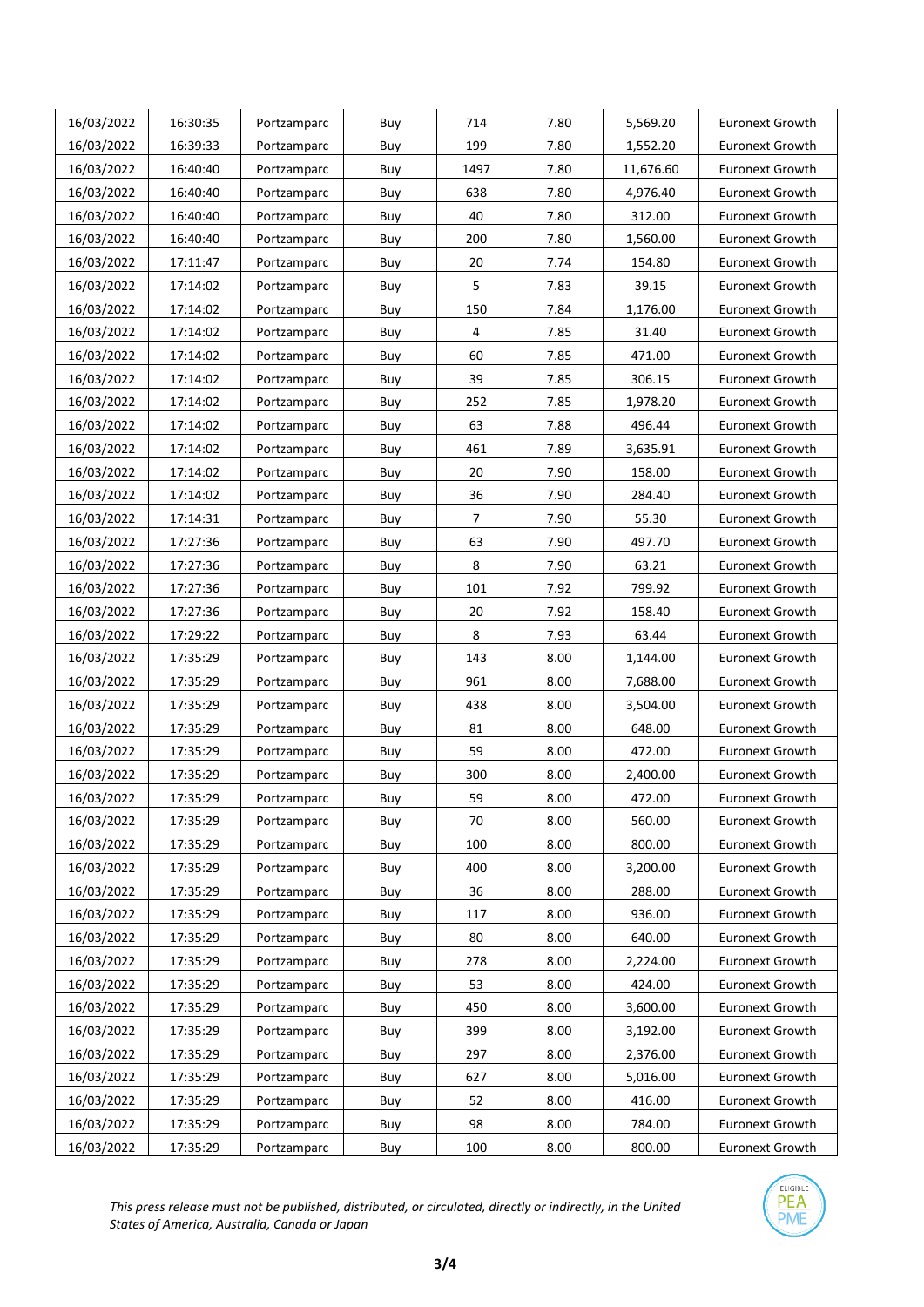| 16/03/2022 | 17:35:29 | Portzamparc | Buy | 30   | 8.00 | 240.00    | Euronext Growth        |
|------------|----------|-------------|-----|------|------|-----------|------------------------|
| 16/03/2022 | 17:35:29 | Portzamparc | Buy | 205  | 8.00 | 1,640.00  | Euronext Growth        |
| 16/03/2022 | 17:35:29 | Portzamparc | Buy | 39   | 8.00 | 312.00    | Euronext Growth        |
| 16/03/2022 | 17:35:29 | Portzamparc | Buy | 1970 | 8.00 | 15,760.00 | Euronext Growth        |
| 16/03/2022 | 17:35:29 | Portzamparc | Buy | 30   | 8.00 | 240.00    | Euronext Growth        |
| 16/03/2022 | 17:35:29 | Portzamparc | Buy | 145  | 8.00 | 1,160.00  | Euronext Growth        |
| 16/03/2022 | 17:35:29 | Portzamparc | Buy | 700  | 8.00 | 5,600.00  | Euronext Growth        |
| 16/03/2022 | 17:35:29 | Portzamparc | Buy | 59   | 8.00 | 472.00    | <b>Euronext Growth</b> |
| 16/03/2022 | 17:35:29 | Portzamparc | Buy | 179  | 8.00 | 1,432.00  | Euronext Growth        |
| 16/03/2022 | 17:35:29 | Portzamparc | Buy | 190  | 8.00 | 1,520.00  | Euronext Growth        |
| 16/03/2022 | 17:35:29 | Portzamparc | Buy | 100  | 8.00 | 800.00    | Euronext Growth        |
| 16/03/2022 | 17:35:29 | Portzamparc | Buy | 73   | 8.00 | 584.00    | Euronext Growth        |
| 16/03/2022 | 17:35:29 | Portzamparc | Buy | 409  | 8.00 | 3,272.00  | Euronext Growth        |
| 16/03/2022 | 17:35:29 | Portzamparc | Buy | 144  | 8.00 | 1,152.00  | Euronext Growth        |
| 16/03/2022 | 17:35:29 | Portzamparc | Buy | 44   | 8.00 | 352.00    | Euronext Growth        |
| 16/03/2022 | 17:35:29 | Portzamparc | Buy | 17   | 8.00 | 136.00    | <b>Euronext Growth</b> |
| 16/03/2022 | 17:35:29 | Portzamparc | Buy | 125  | 8.00 | 1,000.00  | <b>Euronext Growth</b> |
| 16/03/2022 | 17:35:29 | Portzamparc | Buy | 56   | 8.00 | 448.00    | Euronext Growth        |
| 16/03/2022 | 17:35:29 | Portzamparc | Buy | 2073 | 8.00 | 16,584.00 | <b>Euronext Growth</b> |
| 16/03/2022 | 17:35:29 | Portzamparc | Buy | 250  | 8.00 | 2,000.00  | Euronext Growth        |
| 16/03/2022 | 17:35:29 | Portzamparc | Buy | 200  | 8.00 | 1,600.00  | Euronext Growth        |
| 16/03/2022 | 17:35:29 | Portzamparc | Buy | 622  | 8.00 | 4,976.00  | Euronext Growth        |
| 16/03/2022 | 17:35:29 | Portzamparc | Buy | 140  | 8.00 | 1,120.00  | Euronext Growth        |
| 16/03/2022 | 17:35:29 | Portzamparc | Buy | 200  | 8.00 | 1,600.00  | Euronext Growth        |
| 16/03/2022 | 17:35:29 | Portzamparc | Buy | 100  | 8.00 | 800.00    | Euronext Growth        |
| 16/03/2022 | 17:35:29 | Portzamparc | Buy | 186  | 8.00 | 1,488.00  | Euronext Growth        |
| 16/03/2022 | 17:35:29 | Portzamparc | Buy | 250  | 8.00 | 2,000.00  | Euronext Growth        |
| 16/03/2022 | 17:35:29 | Portzamparc | Buy | 62   | 8.00 | 496.00    | Euronext Growth        |
| 16/03/2022 | 17:35:29 | Portzamparc | Buy | 800  | 8.00 | 6,400.00  | Euronext Growth        |
| 16/03/2022 | 17:35:29 | Portzamparc | Buy | 55   | 8.00 | 440.00    | Euronext Growth        |
| 16/03/2022 | 17:35:29 | Portzamparc | Buy | 300  | 8.00 | 2,400.00  | <b>Euronext Growth</b> |
| 16/03/2022 | 17:35:29 | Portzamparc | Buy | 23   | 8.00 | 184.00    | <b>Euronext Growth</b> |
| 16/03/2022 | 17:35:29 | Portzamparc | Buy | 3294 | 8.00 | 26,352.00 | <b>Euronext Growth</b> |
| 16/03/2022 | 17:35:29 | Portzamparc | Buy | 122  | 8.00 | 976.00    | Euronext Growth        |
| 16/03/2022 | 17:35:29 | Portzamparc | Buy | 122  | 8.00 | 976.00    | <b>Euronext Growth</b> |
| 16/03/2022 | 17:35:29 | Portzamparc | Buy | 854  | 8.00 | 6,832.00  | <b>Euronext Growth</b> |
| 16/03/2022 | 17:35:29 | Portzamparc | Buy | 366  | 8.00 | 2,928.00  | <b>Euronext Growth</b> |
| 16/03/2022 | 17:35:29 | Portzamparc | Buy | 122  | 8.00 | 976.00    | <b>Euronext Growth</b> |
| 16/03/2022 | 17:35:56 | Portzamparc | Buy | 1679 | 8.00 | 13,432.00 | <b>Euronext Growth</b> |
| 16/03/2022 | 17:36:08 | Portzamparc | Buy | 3000 | 8.00 | 24,000.00 | <b>Euronext Growth</b> |